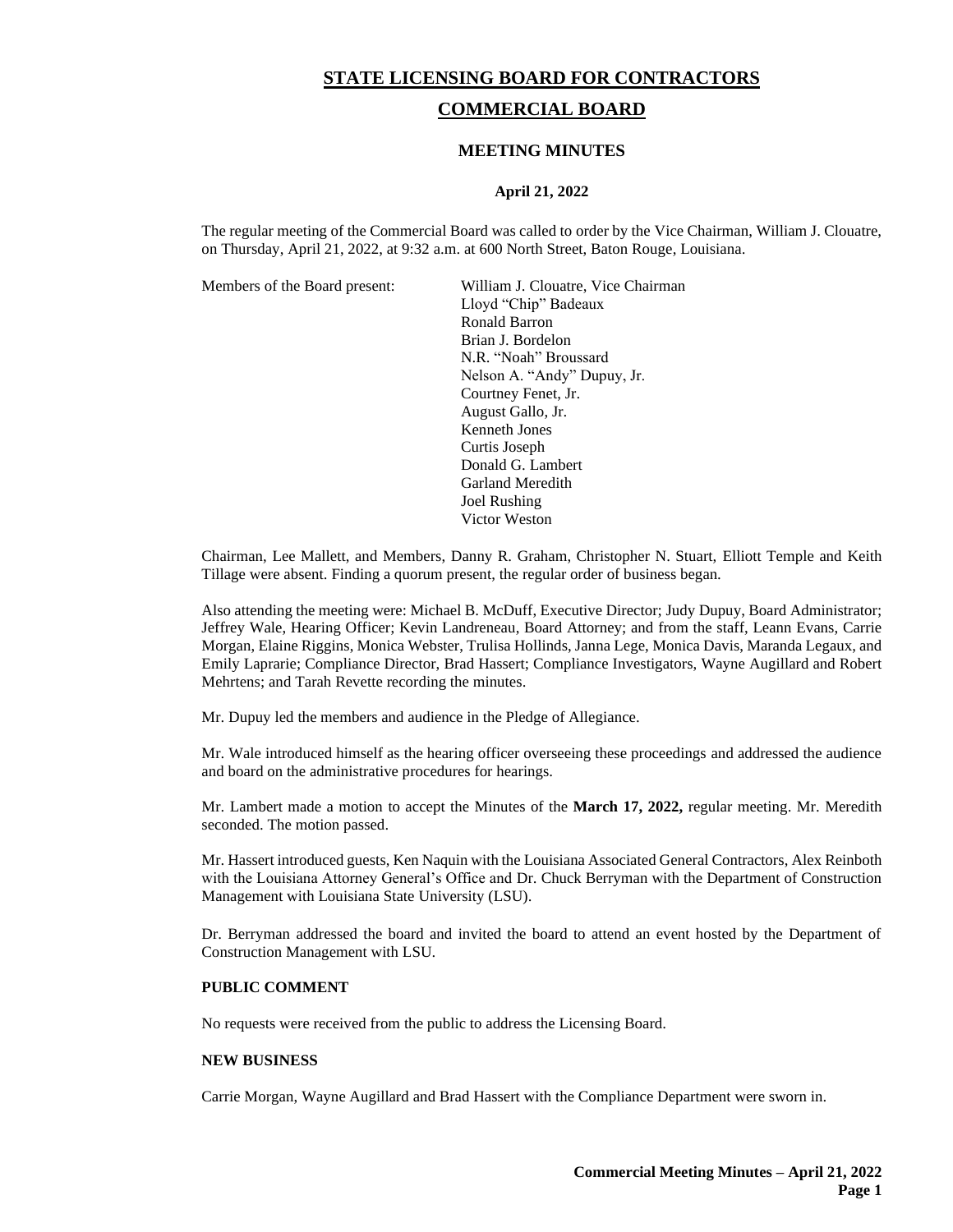#### D. **JUDGMENTS:**

1. **CORE ELECTRICAL CONTRACTORS, LLC,** Baton Rouge, Louisiana – La. R.S. 37:2150-2192, La. R.S. 37:2158(A)(8) and (A)(9), La. R.S. 37:2156.1(D)(1) and Section 707 of the Board's Rules and Regulations

Ms. Morgan gave a summary of the allegations. No one was present on behalf of CORE ELECTRICAL CONTRACTORS, LLC. Ms. Morgan reviewed the exhibit packet and provided testimony for the Board. Mr. Landreneau entered the exhibit packet into evidence and it was admitted. Mr. Weston made a motion to find CORE ELECTRICAL CONTRACTORS, LLC to be in violation. Mr. Lambert seconded. The motion passed. Mr. Weston made a motion to give the company 30 days to pay the judgment or enter into/comply with the payment plan and if these terms are not satisfied within 30 days, the license will be automatically suspended by staff. If a payment plan is agreed upon, the Board further ordered that any deviation from or default of the payment plan will result in the license being automatically suspended by staff. If at any time the license is suspended by staff related to this matter, staff can reinstate the license after the judgment has been paid in full. Mr. Lambert seconded. The motion passed.

#### E. **COMPLIANCE HEARINGS:**

1. **ABID FAYAZ KHAN,** Lake Charles, Louisiana – La. R.S. 37:2158(A)(3) and Rules and Regulations of the Board Sections 119(B) and 119(C)

ABID FAYAZ KHAN was present and was sworn in. Ms. Morgan gave a summary of the allegations. Mr. Khan entered a no contest plea. Mr. Weston made a motion to accept the plea. Mr. Jones seconded. The motion passed. Brad Hassert, Compliance Director, who was previously sworn, was called to the stand. Mr. Hassert reviewed the exhibit packet and provided testimony to the board. Mr. Landreneau entered the exhibit packet into evidence and it was admitted. Mr. Khan gave a statement to the board regarding this matter. The board questioned Mr. Khan. Mr. Weston made a motion to suspend the commercial license for ABID FAYAZ KHAN for one year and to suspend Mr. Khan's ability to test with this board for one year. Mr. Meredith seconded. The motion passed with opposition from Mr. Badeaux.

2. **DRAGAN SEGVIC LLC,** New Orleans, Louisiana – La. R.S. 37:2158(A)(4), 2158(A)(3) and Rules and Regulations of the Board Section 135(A)

Ms. Morgan gave a summary of the allegations. No one was present on behalf of DRAGAN SEGVIC LLC. Investigator Wayne Augillard, who was previously sworn, was called to the stand. Mr. Augillard reviewed the exhibit packet and provided testimony to the board. Mr. Landreneau entered the exhibit packet into evidence and it was admitted. Mr. Jones made a motion to find DRAGAN SEGVIC LLC to be in violation. Mr. Broussard seconded. The motion passed. Mr. Weston made a motion to assess an administrative penalty of \$1000 in administrative costs and give the company 7 days from the notice of this hearing to provide the proper documentation to the satisfaction of the board's staff. Mr. Weston continued the motion to state that if the proper documentation is not provided to the satisfaction of staff, the license will be suspended and once the proper documentation is provided to the board to the satisfaction of staff, to allow staff to reinstate the license. Mr. Joseph seconded. The motion passed.

3. **ALLIANCE BUILDERS CORPORATION,** Metairie, Louisiana – La. R.S. 37:2158(A)(3) and Rules and Regulations of the Board Section 135(A)

Mr. Hassert requested to remove this item from the agenda as the company has provided the requested documentation. Mr. Jones made a motion to dismiss this matter. Mr. Joseph seconded. The motion passed.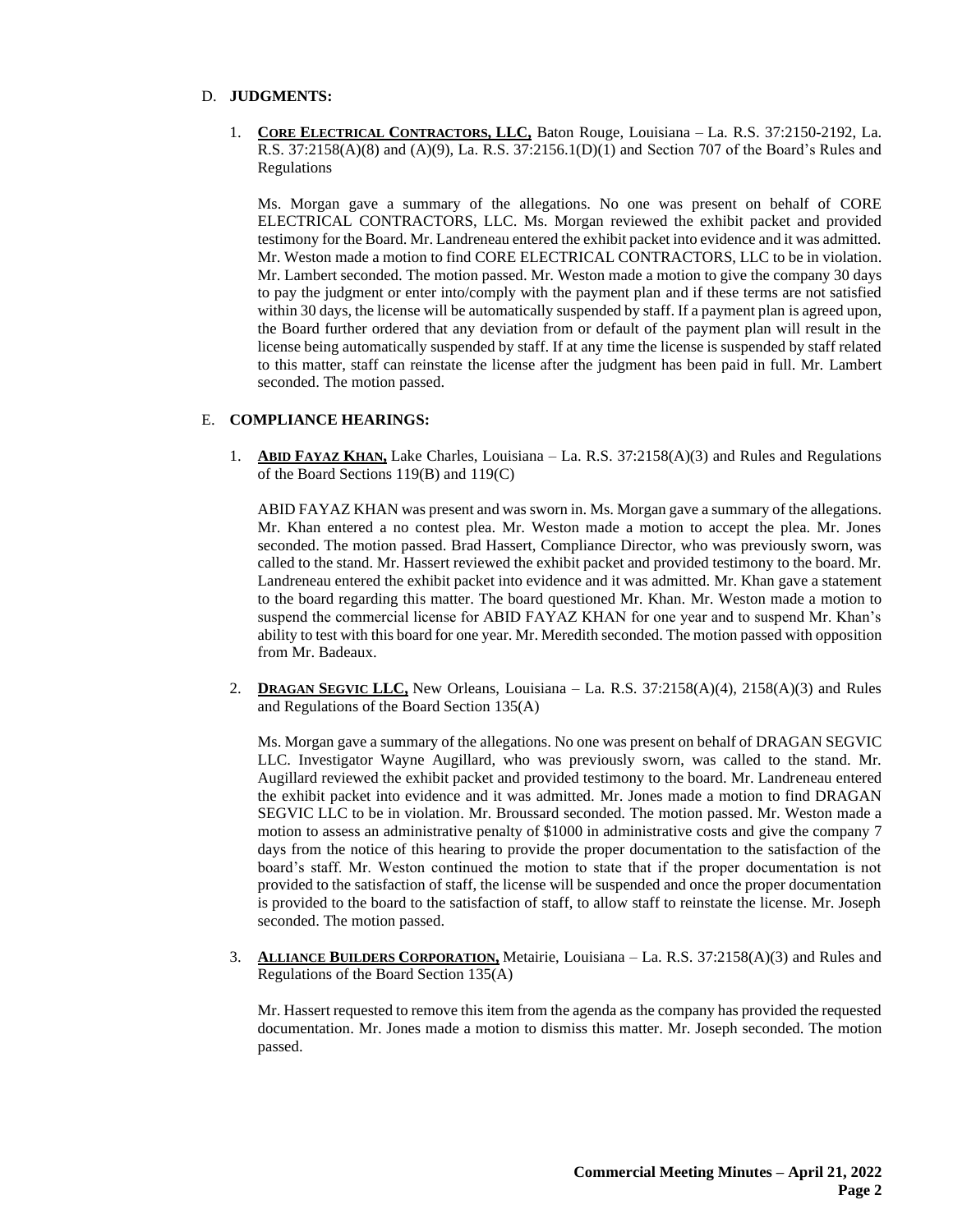4. **RONALD FRANCIS JOUANDOT II,** Covington, Louisiana – La. R.S. 37:2158(A)(3) and Rules and Regulations of the Board Section 135(A)

RONALD FRANCIS JOUANDOT II was present and was sworn in. Ms. Morgan gave a summary of the allegations. Mr. Jouandot entered a no contest plea. Mr. Weston made a motion to accept the plea. Mr. Joseph seconded. The motion passed. Investigator Wayne Augillard, who was previously sworn, was called to the stand. Mr. Augillard reviewed the exhibit packet. Mr. Landreneau entered the exhibit packet into evidence and it was admitted. Mr. Landreneau questioned Mr. Jouandot. Mr. Augillard provided testimony to the board. The board questioned Mr. Landreneau, Ms. Morgan and Mr. Jouandot regarding this matter. Mr. Meredith made a motion to assess an administrative penalty of \$1000 in administrative costs and give the company 7 days from the notice of this hearing to provide the proper documentation to the satisfaction of the board's staff. Mr. Meredith continued the motion to state that if the proper documentation is not provided to the satisfaction of staff, the qualifying party status for Mr. Jouandot will be suspended and once the proper documentation is provided to the board to the satisfaction of staff, to allow staff to reinstate the qualifying party status for Mr. Jouandot. Mr. Badeaux seconded. The motion passed.

### 5. a) **BEAM TEAM CONSTRUCTION, INC.**, Alpharetta, Georgia – La. R.S. 37:2158(A)(4), 3 counts

Ms. Morgan gave a summary of the allegations and read the settlement offer presented by BEAM TEAM CONSTRUCTION, INC. Mr. Lambert made a motion to accept the settlement offer as presented, which included a no contest plea. Mr. Joseph seconded. The motion passed.

b) **M&M GENERAL SERVICES, LLC,** Aubrey, Texas – La. R.S. 37:2160(A)(1)

Ms. Morgan gave a summary of the allegations and read the settlement offer presented by M&M GENERAL SERVICES, LLC. Mr. Jones made a motion to accept the settlement offer as presented, which included a no contest plea. Mr. Lambert seconded. The motion passed.

c) **JRS RETAIL SERVICES, LLC,** New Port Richey, Florida – La. R.S. 37:2160(A)(1)

Ms. Morgan gave a summary of the allegations and read the settlement offer presented by JRS RETAIL SERVICES, LLC. Mr. Lambert made a motion to accept the settlement offer as presented, which included a no contest plea. Mr. Meredith seconded. The motion passed.

d) **EDMUND RAMOS D/B/A STRUCTURAL BUILDING SYSTEMS,** Irving, Texas – La. R.S. 37:2160(A)(1)

Ms. Morgan gave a summary of the allegations and read the settlement offer presented by EDMUND RAMOS D/B/A STRUCTURAL BUILDING SYSTEMS. Mr. Joseph made a motion to accept the settlement offer as presented, which included a no contest plea. Mr. Jones seconded. The motion passed.

6. **KINDER ROOFING AND CONSTRUCTION, LLC,** Kinder, Louisiana – La. R.S. 37:2160(A)(1)

Grachelle Fontenot was present on behalf of KINDER ROOFING AND CONSTRUCTION, LLC and was sworn in. Ms. Morgan gave a summary of the allegations. Ms. Fontenot entered a no contest plea. Mr. Weston made a motion to accept the plea. Mr. Joseph seconded. The motion passed. Ms. Fontenot gave a statement to the board regarding this matter. The board questioned Ms. Fontenot. Brad Hassert, Compliance Director, who was previously sworn, was called to the stand. Mr. Hassert provided testimony to the board and reviewed the exhibit packet. Mr. Landreneau entered the exhibit packet into evidence and it was admitted. Ms. Fontenot gave an additional statement and submitted a settlement offer to the board. Mr. Lambert made a motion to accept the settlement offer as presented. Mr. Fenet seconded. After further discussion, the motion passed.

7. **JUDSON TERRELL D/B/A TRC CO,** Bay City, Texas – La. R.S. 37:2160(A)(1)

Ms. Morgan stated that the company requested a continuance for this matter. Mr. Jones made a motion to grant the continuance for this matter. Mr. Badeaux seconded. The motion passed.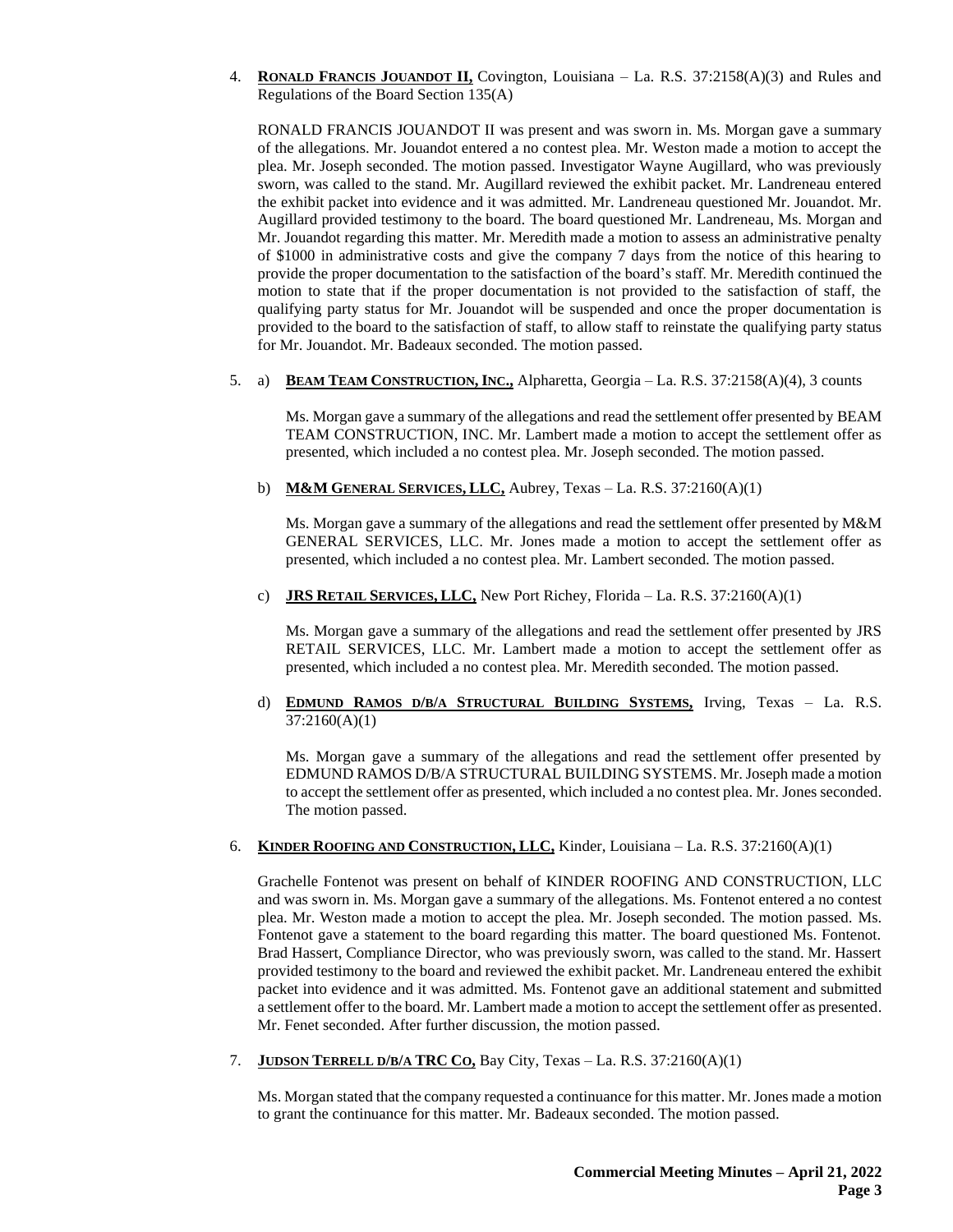8. ARNULFO ESCAMILLA D/B/A SOUTH TEXAS RESTORATION AND/OR JF&A LLC OF LOUISIANA, Houston, Texas – La. R.S. 37:2160(A)(1)

Ms. Morgan gave a summary of the allegations and read the settlement offer presented by ARNULFO ESCAMILLA D/B/A SOUTH TEXAS RESTORATION AND/OR JF&A LLC OF LOUISIANA. Mr. Bordelon made a motion to accept the settlement offer as presented, which included a no contest plea. Mr. Lambert seconded. The motion passed.

9. a) **SAM'S CONSTRUCTION LLC,** Eunice, Louisiana – La. R.S. 37:2160(A)(1)

Sam Andrus was present on behalf of SAM'S CONSTRUCTION LLC and was sworn in. Ms. Morgan gave a summary of the allegations. Mr. Andrus entered a no contest plea. Mr. Weston made a motion to accept the plea. Mr. Joseph seconded. The motion passed. Mr. Andrus gave a statement to the board regarding this matter and submitted a settlement offer to the board. Mr. Weston made a motion to reject the settlement offer as presented, to assess an administrative penalty of a \$1000 fine plus \$1000 in administrative costs and to allow the administrative penalty to be reduced to a \$500 fine plus \$1000 in administrative costs if Mr. Andrus retakes the required trade exam within 120 days. Mr. Lambert seconded. The motion passed.

b) **BLAKE'S ELECTRIC, L.L.C.,** Eunice, Louisiana – La. R.S. 37:2158(A)(4)

Blake Bundick was present on behalf of BLAKE'S ELECTRIC, L.L.C. and was sworn in. Ms. Morgan gave a summary of the allegations. Mr. Hassert presented the settlement offer to the board submitted by BLAKE'S ELECTRIC, L.L.C. Mr. Lambert made a motion to accept the settlement offer as presented, which included a no contest plea. Mr. Jones seconded. The motion passed. Mr. Bundick confirmed the settlement offer Mr. Hassert presented to the board.

10. **ALL-N-ONE ELECTRICAL, LLC,** New Orleans, Louisiana – La. R.S. 37:2158(A)(4)

Ms. Morgan gave a summary of the allegations and read the settlement offer presented by ALL-N-ONE ELECTRICAL, LLC. Mr. Lambert made a motion to accept the settlement offer as presented, which included a no contest plea. Mr. Meredith seconded. The motion passed.

11. **MAXWELL CONSTRUCTION LLC,** Lecompte, Louisiana – La. R.S. 37:2160(A)(1)

Ms. Morgan gave a summary of the allegations. No one was present on behalf of MAXWELL CONSTRUCTION LLC. Brad Hassert, Compliance Director, who was previously sworn, was called to the stand. Mr. Hassert reviewed the exhibit packet and provided testimony to the board. Mr. Landreneau entered the exhibit packet into evidence and it was admitted. Mr. Joseph made a motion to find MAXWELL CONSTRUCTION LLC to be in violation. Mr. Weston seconded. The motion passed. Mr. Joseph made a motion to assess the maximum fine plus \$1000 in administrative costs. Mr. Jones seconded. The motion passed.

<Matter 12a and matter H. 2. under Requests for Rehearing were heard together.>

- 12. a) **PLANET CONSTRUCTION J2911, LLC,** Duson, Louisiana La. R.S. 37:2158(A)(4)
- H. 2. **PLANET CONSTRUCTION J2911, LLC,** Duson, Louisiana La. R.S. 37: 2160(A)(1)

Brandon Robinson was present on behalf of PLANET CONSTRUCTION J2911, LLC and was sworn in. Mr. Weston made a motion to grant the rehearing request for matter H. 2., PLANET CONSTRUCTION J2911, LLC. Mr. Rushing seconded. The motion passed. Ms. Morgan gave a summary of the allegations for matter 12a. Mr. Hassert presented the settlement offer to the board submitted by PLANET CONSTRUCTION J2911, LLC for matter 12a. Mr. Robinson confirmed the settlement offer. Mr. Joseph made a motion to accept the settlement offer as presented for matter 12a, which included a no contest plea. Mr. Broussard seconded. The motion passed.

Ms. Morgan gave a summary of the allegations for matter H. 2. Mr. Hassert presented a settlement offer to the board submitted by PLANET CONSTRUCTION J2911, LLC for matter H. 2. Mr. Robinson confirmed the settlement offer. Mr. Weston made a motion to accept the settlement offer as presented for matter H. 2., which included a no contest plea. Mr. Joseph seconded. The motion passed.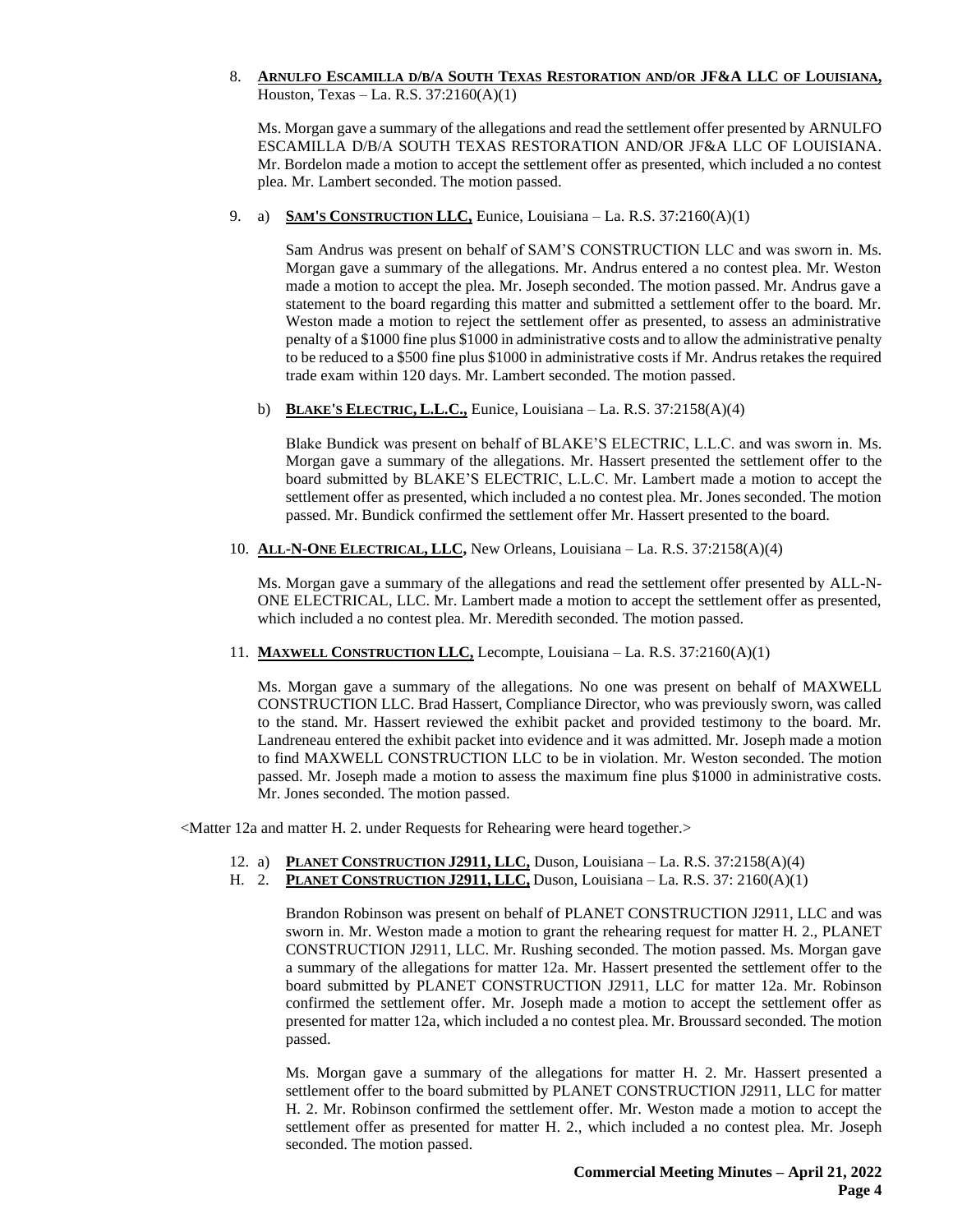# 12. b) **CRISTOBAL FELIPE D/B/A GCA CONSTRUCTION,** Beaumont, Texas – La. R.S. 37:2160(A)(1)

Ms. Morgan gave a summary of the allegations. No one was present on behalf of CRISTOBAL FELIPE D/B/A GCA CONSTRUCTION. Brad Hassert, Compliance Director, who was previously sworn, was called to the stand. Mr. Hassert reviewed the exhibit packet and provided testimony to the board. Mr. Landreneau entered the exhibit packet into evidence and it was admitted. The board questioned Mr. Hassert regarding this matter. Mr. Jones made a motion to find CRISTOBAL FELIPE D/B/A GCA CONSTRUCTION to be in violation. Mr. Dupuy seconded. The motion passed. Mr. Weston made a motion to assess the maximum fine plus \$1000 in administrative costs. Mr. Dupuy seconded. The motion passed.

### c) **HALL'S HEAT AND AIR MECHANICAL CONTRACTORS LLC,** Shreveport, Louisiana – La. R.S. 37:2158(A)(4)

Ms. Morgan gave a summary of the allegations and read the settlement offer presented by HALL'S HEAT AND AIR MECHANICAL CONTRACTORS LLC. Mr. Weston made a motion to accept the settlement offer as presented, which included a no contest plea. Mr. Jones seconded. The motion passed.

13. **CAGLE CONSTRUCTION LLC,** Lafayette, Louisiana – La. R.S. 37:2160(A)(1)

Ms. Morgan gave a summary of the allegations and read the settlement offer presented by CAGLE CONSTRUCTION LLC. Mr. Lambert made a motion to accept the settlement offer as presented, which included a no contest plea. Mr. Joseph seconded. The motion passed.

14. a) **TESTAMENT CONSTRUCTION SERVICES, L.L.C.,** Shreveport, Louisiana – La. R.S. 37:2158(A)(4)

Ms. Morgan gave a summary of the allegations and read the settlement offer presented by TESTAMENT CONSTRUCTION SERVICES, L.L.C. Mr. Lambert made a motion to accept the settlement offer as presented, which included a no contest plea. Mr. Broussard seconded. The motion passed.

b) **LIBERTY STEEL AND CONSTRUCTION LLC,** Shreveport, Louisiana – La. R.S. 37:2160(A)(1)

Ms. Morgan gave a summary of the allegations and read the settlement offer presented by LIBERTY STEEL AND CONSTRUCTION LLC. Mr. Lambert made a motion to accept the settlement offer as presented, which included a no contest plea. Mr. Broussard seconded. The motion passed.

15. **HELM CONSTRUCTION, LLC,** Houston, Texas – La. R.S. 37:2160(A)(1)

Ms. Morgan gave a summary of the allegations and read the settlement offer presented by HELM CONSTRUCTION, LLC. Mr. Lambert made a motion to accept the settlement offer as presented, which included a no contest plea. Mr. Broussard seconded. The motion passed.

16. **BLEACHER BUILDERS INCORPORATED,** Muncie, Indiana – La. R.S. 37:2160(A)(1)

Ms. Morgan gave a summary of the allegations and read the settlement offer presented by BLEACHER BUILDERS INCORPORATED. Mr. Lambert made a motion to accept the settlement offer as presented, which included a no contest plea. Mr. Bordelon seconded. The motion passed.

17. **MATHEW TAYLOR D/B/A ELITE PLUMBING SERVICES,** Prairieville, Louisiana – La. R.S. 37:2160(A)(1)

Ms. Morgan gave a summary of the allegations and read the settlement offer presented by MATHEW TAYLOR D/B/A ELITE PLUMBING SERVICES. Mr. Lambert made a motion to accept the settlement offer as presented, which included a no contest plea. Mr. Joseph seconded. The motion passed.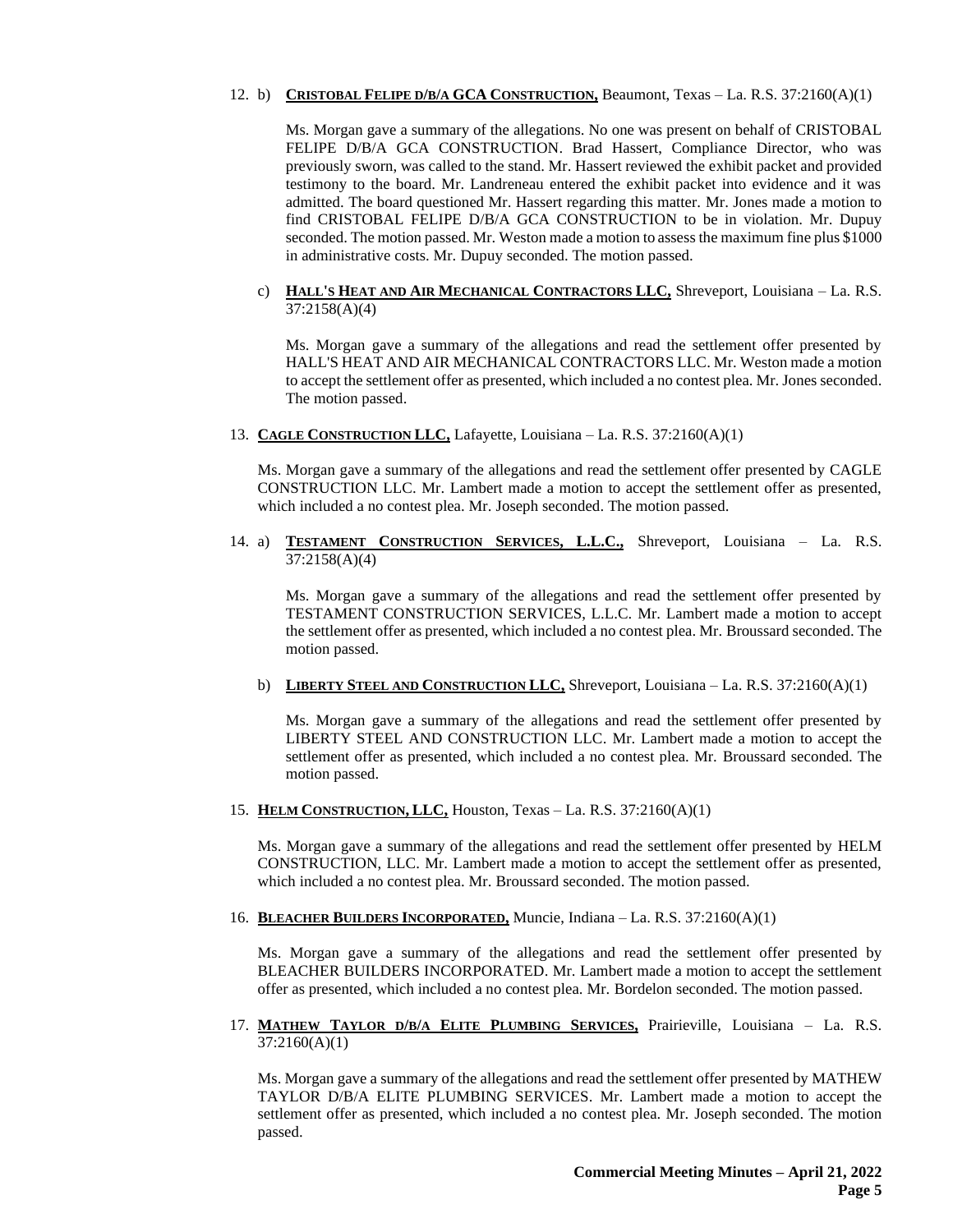#### F. **STATUTORY CITATIONS:**

Ms. Morgan presented the statutory citations. Mr. Jones made a motion to accept the statutory citations as presented. Mr. Gallo seconded. The motion passed.

#### **OLD BUSINESS**

#### G. **COMPLIANCE HEARINGS/CONTINUANCES:**

1. **JNT HOME IMPROVEMENT LLC,** Farmerville, Louisiana – La. R.S. 37: 2160(A)(1)

Ms. Morgan gave a summary of the allegations and read the settlement offer presented by JNT HOME IMPROVEMENT LLC. Mr. Lambert made a motion to accept the settlement offer as presented, which included a no contest plea. Mr. Joseph seconded. The motion passed.

2. **JAMES MOHAMAD,** Gretna, Louisiana – La. R.S.  $37:2158(A)(1)(3)(4)$  and (9), multiple counts;  $2160(A)(1)$ , multiple counts; Rules and Regulations of the Board Sections 133(A) and 135(A), multiple counts

Ms. Morgan gave a summary of the allegations. Mr. Hassert read the settlement offer presented by JAMES MOHAMAD. After discussion, Mr. Broussard made a motion to reject the settlement offer as presented. Mr. Dupuy seconded. After further discussion, the motion passed. Mr. Hassert read a second settlement offer presented by JAMES MOHAMAD. The board questioned Mr. Hassert. Mr. Barron made a motion to accept the settlement offer as presented, which included a no contest plea. Mr. Joseph seconded. After discussion, the motion passed. Mr. Landreneau entered the letter into evidence, which included the settlement offers, and it was admitted.

#### H. **REQUESTS FOR REHEARING:**

1. **AFFILIATED MULTI-FAMILY SERVICES, INC.,** Dallas, Texas – La. R.S. 37:2158(A)(4)

Attorney Larry Bankston was present on behalf of AFFILIATED MULTI-FAMILY SERVICES, INC. Ms. Morgan gave a summary of the allegations. Mr. Weston made a motion to grant the rehearing request. Mr. Dupuy seconded. The motion passed. Mr. Bankston entered a no contest plea. Mr. Weston made a motion to accept the plea. Mr. Lambert seconded. The motion passed. Mr. Bankston presented a settlement offer to the board. Mr. Dupuy made a motion to accept the settlement offer, as presented. Mr. Lambert seconded. The motion passed.

2. **PLANET CONSTRUCTION J2911, LLC,** Duson, Louisiana – La. R.S. 37: 2160(A)(1)

Matter H. 2. was heard with Matter 12a. under Compliance Hearings.

### I. **APPLICATIONS; ADDITIONAL CLASSIFICATIONS; RECIPROCITY**

- 1. Residential Building Subcommittee Report
	- a. Consideration of additional classifications for residential licenses, residential applications and home improvement registrations as listed and attached to the agenda. (Pages 7-30)

Mr. Badeaux made a motion to approve the additional classifications for residential licenses as listed on the agenda, and Mr. Jones seconded. The motion passed.

Mr. Badeaux made a motion to approve the residential applications as listed on the agenda, and Mr. Jones seconded. The motion passed.

Mr. Badeaux made a motion to approve the home improvement applications as listed on the agenda, and Mr. Jones seconded. The motion passed.